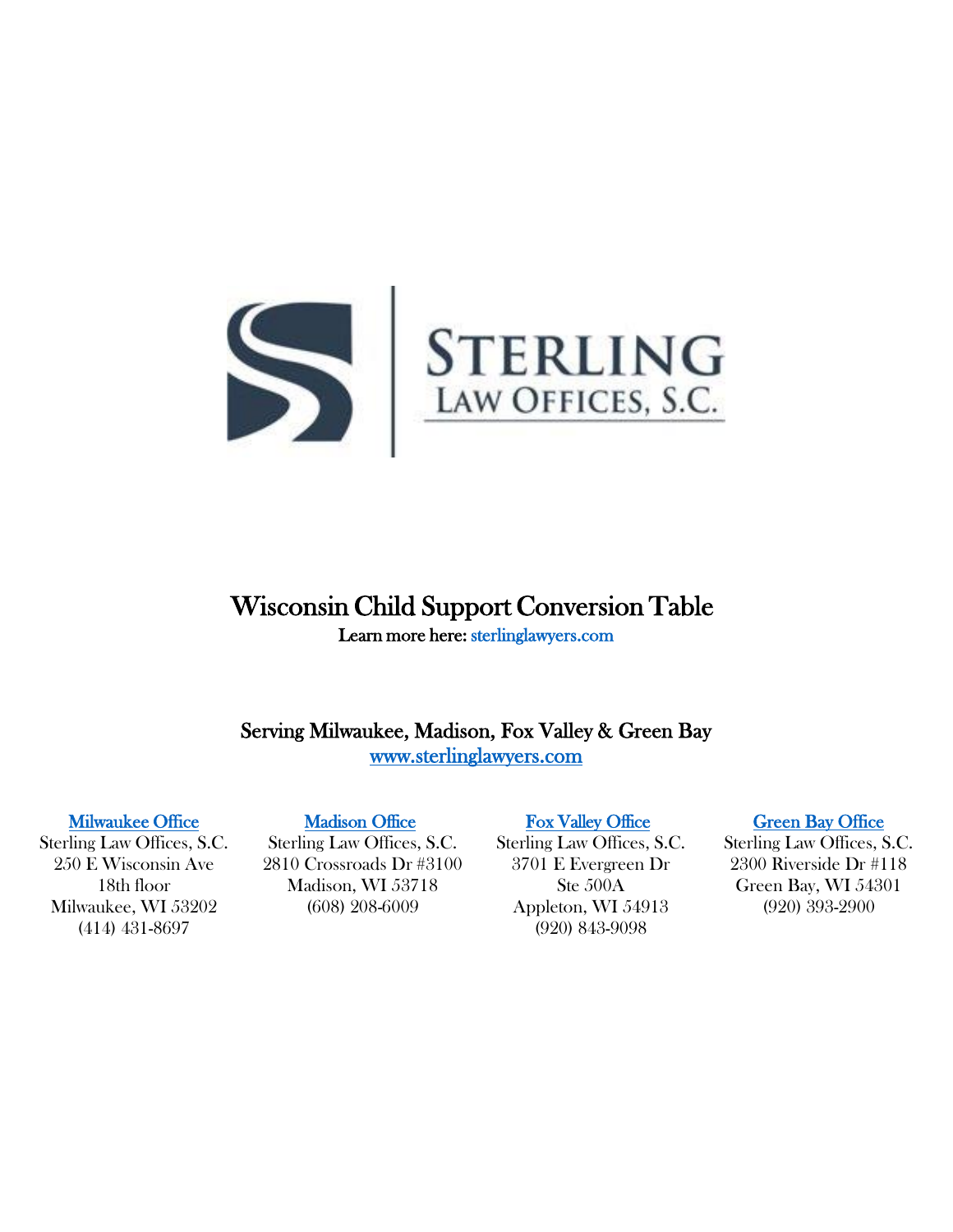# **Chapter DCF 150**

# **APPENDIX A**

## **CHILD SUPPORT PERCENTAGE CONVERSION TABLE**

| <b>Monthly Income</b>                        | <b>One Child</b> | <b>Two Children</b> | <b>Three Children</b> | <b>Four Children</b> | <b>Five or More</b><br><b>Children</b> |
|----------------------------------------------|------------------|---------------------|-----------------------|----------------------|----------------------------------------|
| <b>Available for</b><br><b>Child Support</b> | 0.17             | 0.25                | 0.29                  | 0.31                 | 0.34                                   |
| 50.00                                        | 8.50             | 12.50               | 14.50                 | 15.50                | 17.00                                  |
| 100.00                                       | 17.00            | 25.00               | 29.00                 | 31.00                | 34.00                                  |
| 150.00                                       | 25.50            | 37.50               | 43.50                 | 46.50                | 51.00                                  |
| 200.00                                       | 34.00            | 50.00               | 58.00                 | 62.00                | 68.00                                  |
| 250.00                                       | 42.50            | 62.50               | 72.50                 | 77.50                | 85.00                                  |
| 300.00                                       | 51.00            | 75.00               | 87.00                 | 93.00                | 102.00                                 |
| 350.00                                       | 59.50            | 87.50               | 101.50                | 108.50               | 119.00                                 |
| 400.00                                       | 68.00            | 100.00              | 116.00                | 124.00               | 136.00                                 |
| 450.00                                       | 76.50            | 112.50              | 130.50                | 139.50               | 153.00                                 |
| 500.00                                       | 85.00            | 125.00              | 145.00                | 155.00               | 170.00                                 |
| 550.00                                       | 93.50            | 137.50              | 159.50                | 170.50               | 187.00                                 |
| 600.00                                       | 102.00           | 150.00              | 174.00                | 186.00               | 204.00                                 |
| 650.00                                       | 110.50           | 162.50              | 188.50                | 201.50               | 221.00                                 |
| 700.00                                       | 119.00           | 175.00              | 203.00                | 217.00               | 238.00                                 |
| 750.00                                       | 127.50           | 187.50              | 217.50                | 232.50               | 255.00                                 |
| 800.00                                       | 136.00           | 200.00              | 232.00                | 248.00               | 272.00                                 |
| 850.00                                       | 144.50           | 212.50              | 246.50                | 263.50               | 289.00                                 |
| 900.00                                       | 153.00           | 225.00              | 261.00                | 279.00               | 306.00                                 |
| 950.00                                       | 161.50           | 237.50              | 275.50                | 294.50               | 323.00                                 |
| 1,000.00                                     | 170.00           | 250.00              | 290.00                | 310.00               | 340.00                                 |
| 1,050.00                                     | 178.50           | 262.50              | 304.50                | 325.50               | 357.00                                 |
| 1,100.00                                     | 187.00           | 275.00              | 319.00                | 341.00               | 374.00                                 |
| 1,150.00                                     | 195.50           | 287.50              | 333.50                | 356.50               | 391.00                                 |
| 1,200.00                                     | 204.00           | 300.00              | 348.00                | 372.00               | 408.00                                 |
| 1,250.00                                     | 212.50           | 312.50              | 362.50                | 387.50               | 425.00                                 |
| 1,300.00                                     | 221.00           | 325.00              | 377.00                | 403.00               | 442.00                                 |
| 1,350.00                                     | 229.50           | 337.50              | 391.50                | 418.50               | 459.00                                 |
| 1,400.00                                     | 238.00           | 350.00              | 406.00                | 434.00               | 476.00                                 |
| 1,450.00                                     | 246.50           | 362.50              | 420.50                | 449.50               | 493.00                                 |
| 1,500.00                                     | 255.00           | 375.00              | 435.00                | 465.00               | 510.00                                 |
| 1,550.00                                     | 263.50           | 387.50              | 449.50                | 480.50               | 527.00                                 |
| 1,600.00                                     | 272.00           | 400.00              | 464.00                | 496.00               | 544.00                                 |
| 1,650.00                                     | 280.50           | 412.50              | 478.50                | 511.50               | 561.00                                 |
| 1,700.00                                     | 289.00           | 425.00              | 493.00                | 527.00               | 578.00                                 |
| 1,750.00                                     | 297.50           | 437.50              | 507.50                | 542.50               | 595.00                                 |
| 1,800.00                                     | 306.00           | 450.00              | 522.00                | 558.00               | 612.00                                 |
| 1,850.00                                     | 314.50           | 462.50              | 536.50                | 573.50               | 629.00                                 |
| 1,900.00                                     | 323.00           | 475.00              | 551.00                | 589.00               | 646.00                                 |
| 1,950.00                                     | 331.50           | 487.50              | 565.50                | 604.50               | 663.00                                 |
| 2,000.00                                     | 340.00           | 500.00              | 580.00                | 620.00               | 680.00                                 |
| 2,050.00                                     | 348.50           | 512.50              | 594.50                | 635.50               | 697.00                                 |
| 2,100.00                                     | 357.00           | 525.00              | 609.00                | 651.00               | 714.00                                 |
| 2,150.00                                     | 365.50           | 537.50              | 623.50                | 666.50               | 731.00                                 |
| 2,200.00                                     | 374.00           | 550.00              | 638.00                | 682.00               | 748.00                                 |
| 2,250.00                                     | 382.50           | 562.50              | 652.50                | 697.50               | 765.00                                 |
| 2,300.00                                     | 391.00           | 575.00              | 667.00                | 713.00               | 782.00                                 |
| 2,350.00                                     | 399.50           | 587.50              | 681.50                | 728.50               | 799.00                                 |
| 2,400.00                                     | 408.00           | 600.00              | 696.00                | 744.00               | 816.00                                 |
| 2,450.00                                     | 416.50           | 612.50              | 710.50                | 759.50               | 833.00                                 |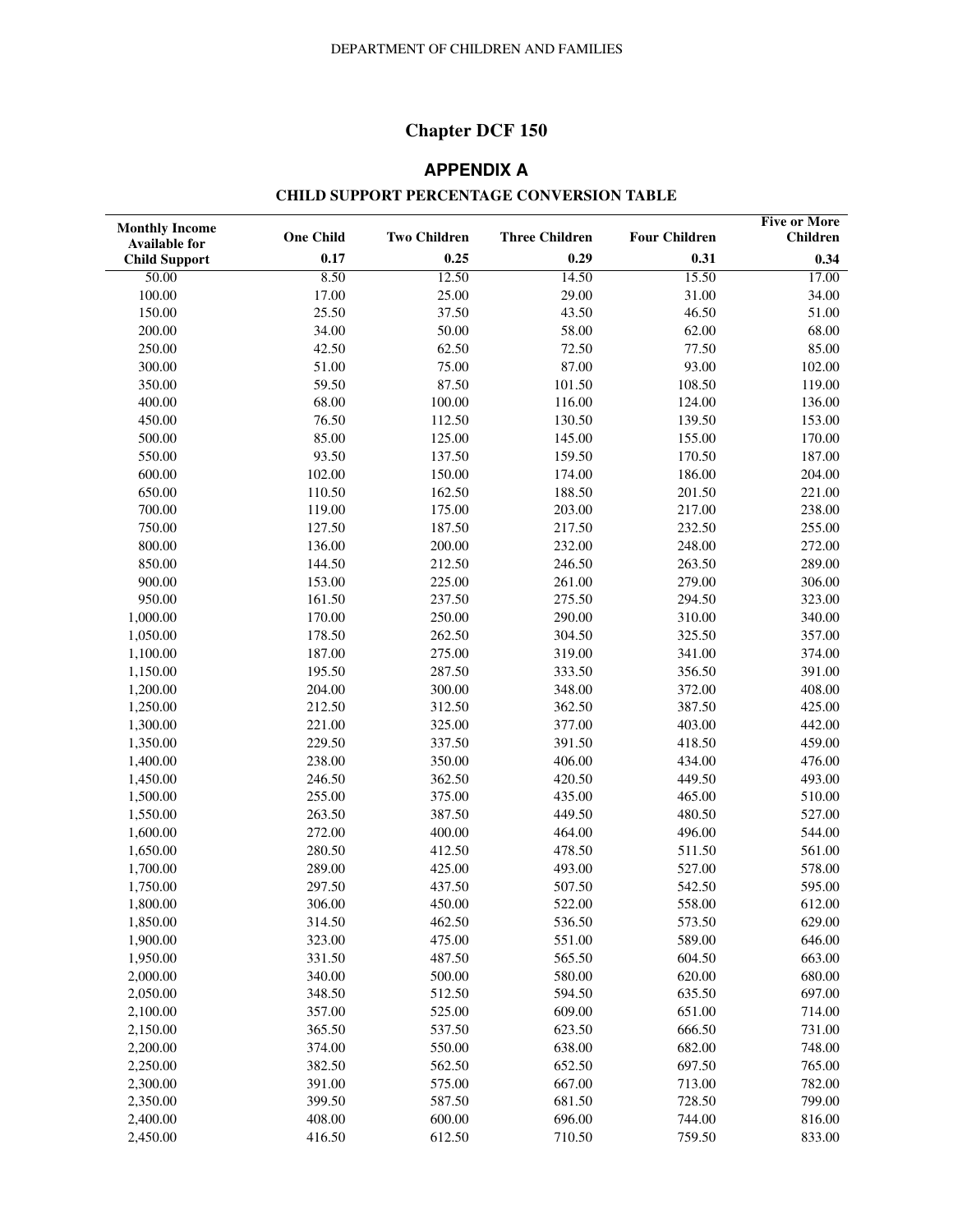| <b>Monthly Income</b> |                  |                     |                       |                      | <b>Five or More</b> |
|-----------------------|------------------|---------------------|-----------------------|----------------------|---------------------|
| <b>Available for</b>  | <b>One Child</b> | <b>Two Children</b> | <b>Three Children</b> | <b>Four Children</b> | <b>Children</b>     |
| <b>Child Support</b>  | 0.17             | 0.25                | 0.29                  | 0.31                 | 0.34                |
| 2,500.00              | 425.00           | 625.00              | 725.00                | 775.00               | 850.00              |
| 2,550.00              | 433.50           | 637.50              | 739.50                | 790.50               | 867.00              |
| 2,600.00              | 442.00           | 650.00              | 754.00                | 806.00               | 884.00              |
| 2,650.00              | 450.50           | 662.50              | 768.50                | 821.50               | 901.00              |
| 2,700.00              | 459.00           | 675.00              | 783.00                | 837.00               | 918.00              |
| 2,750.00              | 467.50           | 687.50              | 797.50                | 852.50               | 935.00              |
| 2,800.00              | 476.00           | 700.00              | 812.00                | 868.00               | 952.00              |
| 2,850.00              | 484.50           | 712.50              | 826.50                | 883.50               | 969.00              |
| 2,900.00              | 493.00           | 725.00              | 841.00                | 899.00               | 986.00              |
| 2,950.00              | 501.50           | 737.50              | 855.50                | 914.50               | 1,003.00            |
| 3,000.00              | 510.00           | 750.00              | 870.00                | 930.00               | 1,020.00            |
| 3,050.00              | 518.50           | 762.50              | 884.50                | 945.50               | 1,037.00            |
| 3,100.00              | 527.00           | 775.00              | 899.00                | 961.00               | 1,054.00            |
| 3,150.00              | 535.50           | 787.50              | 913.50                | 976.50               | 1,071.00            |
| 3,200.00              | 544.00           | 800.00              | 928.00                | 992.00               | 1,088.00            |
| 3,250.00              | 552.50           | 812.50              | 942.50                | 1,007.50             | 1,105.00            |
| 3,300.00              | 561.00           | 825.00              | 957.00                | 1,023.00             | 1,122.00            |
| 3,350.00              | 569.50           | 837.50              | 971.50                | 1,038.50             | 1,139.00            |
| 3,400.00              | 578.00           | 850.00              | 986.00                | 1,054.00             | 1,156.00            |
| 3,450.00              | 586.50           | 862.50              | 1,000.50              | 1,069.50             | 1,173.00            |
| 3,500.00              | 595.00           | 875.00              | 1,015.00              | 1,085.00             | 1,190.00            |
| 3,550.00              | 603.50           | 887.50              | 1,029.50              | 1,100.50             | 1,207.00            |
| 3,600.00              | 612.00           | 900.00              | 1,044.00              | 1,116.00             | 1,224.00            |
| 3,650.00              | 620.50           | 912.50              | 1,058.50              | 1,131.50             | 1,241.00            |
| 3,700.00              | 629.00           | 925.00              | 1,073.00              | 1,147.00             | 1,258.00            |
| 3,750.00              | 637.50           | 937.50              | 1,087.50              | 1,162.50             | 1,275.00            |
| 3,800.00              | 646.00           | 950.00              | 1,102.00              | 1,178.00             | 1,292.00            |
| 3,850.00              | 654.50           | 962.50              | 1,116.50              | 1,193.50             | 1,309.00            |
| 3,900.00              | 663.00           | 975.00              | 1,131.00              | 1,209.00             | 1,326.00            |
| 3,950.00              | 671.50           | 987.50              | 1,145.50              | 1,224.50             | 1,343.00            |
| 4,000.00              | 680.00           | 1,000.00            | 1,160.00              | 1,240.00             | 1,360.00            |
| 4,050.00              | 688.50           | 1,012.50            | 1,174.50              | 1,255.50             | 1,377.00            |
| 4,100.00              | 697.00           | 1,025.00            | 1,189.00              | 1,271.00             | 1,394.00            |
| 4,150.00              | 705.50           | 1,037.50            | 1,203.50              | 1,286.50             | 1,411.00            |
| 4,200.00              | 714.00           | 1,050.00            | 1,218.00              | 1,302.00             | 1,428.00            |
| 4,250.00              | 722.50           | 1,062.50            | 1,232.50              | 1,317.50             | 1,445.00            |
| 4,300.00              | 731.00           | 1,075.00            | 1,247.00              | 1,333.00             | 1,462.00            |
| 4,350.00              | 739.50           | 1,087.50            | 1,261.50              | 1,348.50             | 1,479.00            |
| 4,400.00              | 748.00           | 1,100.00            | 1,276.00              | 1,364.00             | 1,496.00            |
| 4,450.00              | 756.50           | 1,112.50            | 1,290.50              | 1,379.50             | 1,513.00            |
| 4,500.00              | 765.00           | 1,125.00            | 1,305.00              | 1,395.00             | 1,530.00            |
| 4,550.00              | 773.50           | 1,137.50            | 1,319.50              | 1,410.50             | 1,547.00            |
| 4,600.00              | 782.00           | 1,150.00            | 1,334.00              | 1,426.00             | 1,564.00            |
| 4,650.00              | 790.50           | 1,162.50            | 1,348.50              | 1,441.50             | 1,581.00            |
| 4,700.00              | 799.00           | 1,175.00            | 1,363.00              | 1,457.00             | 1,598.00            |
| 4,750.00              | 807.50           | 1,187.50            | 1,377.50              | 1,472.50             | 1,615.00            |
| 4,800.00              | 816.00           | 1,200.00            | 1,392.00              | 1,488.00             | 1,632.00            |
| 4,850.00              | 824.50           | 1,212.50            | 1,406.50              | 1,503.50             | 1,649.00            |
| 4,900.00              | 833.00           | 1,225.00            | 1,421.00              | 1,519.00             | 1,666.00            |
| 4,950.00              | 841.50           | 1,237.50            | 1,435.50              | 1,534.50             | 1,683.00            |
| 5,000.00              | 850.00           | 1,250.00            | 1,450.00              | 1,550.00             | 1,700.00            |
| 5,050.00              | 858.50           | 1,262.50            | 1,464.50              | 1,565.50             | 1,717.00            |
| 5,100.00              | 867.00           | 1,275.00            | 1,479.00              | 1,581.00             | 1,734.00            |
| 5,150.00              | 875.50           | 1,287.50            | 1,493.50              | 1,596.50             | 1,751.00            |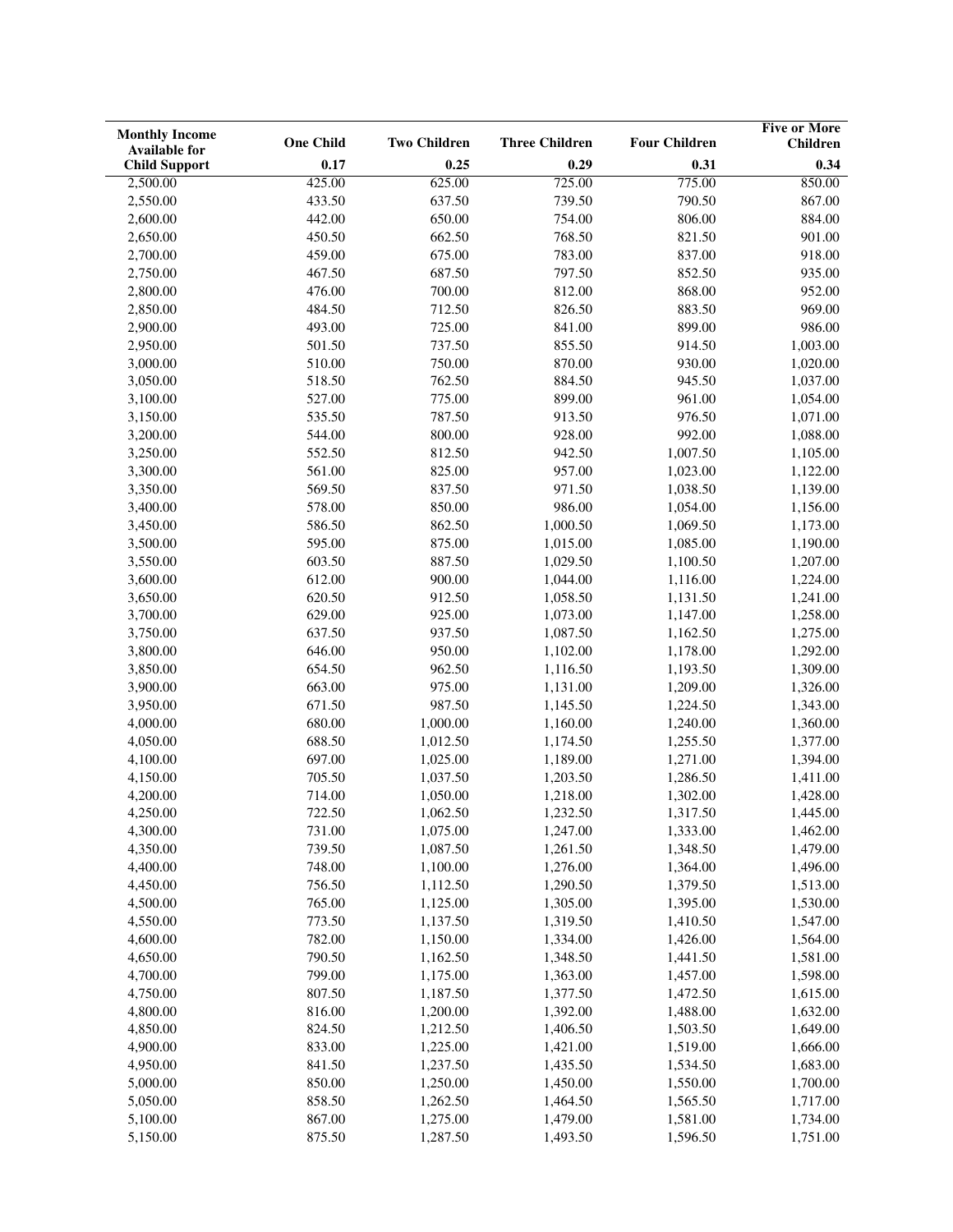| <b>Monthly Income</b> |                  |                     |                       |                      | <b>Five or More</b> |
|-----------------------|------------------|---------------------|-----------------------|----------------------|---------------------|
| <b>Available for</b>  | <b>One Child</b> | <b>Two Children</b> | <b>Three Children</b> | <b>Four Children</b> | <b>Children</b>     |
| <b>Child Support</b>  | 0.17             | 0.25                | 0.29                  | 0.31                 | 0.34                |
| 5,200.00              | 884.00           | 1,300.00            | 1,508.00              | 1,612.00             | 1,768.00            |
| 5,250.00              | 892.50           | 1,312.50            | 1,522.50              | 1,627.50             | 1,785.00            |
| 5,300.00              | 901.00           | 1,325.00            | 1,537.00              | 1,643.00             | 1,802.00            |
| 5,350.00              | 909.50           | 1,337.50            | 1,551.50              | 1,658.50             | 1,819.00            |
| 5,400.00              | 918.00           | 1,350.00            | 1,566.00              | 1,674.00             | 1,836.00            |
| 5,450.00              | 926.50           | 1,362.50            | 1,580.50              | 1,689.50             | 1,853.00            |
| 5,500.00              | 935.00           | 1,375.00            | 1,595.00              | 1,705.00             | 1,870.00            |
| 5,550.00              | 943.50           | 1,387.50            | 1,609.50              | 1,720.50             | 1,887.00            |
| 5,600.00              | 952.00           | 1,400.00            | 1,624.00              | 1,736.00             | 1,904.00            |
| 5,650.00              | 960.50           | 1,412.50            | 1,638.50              | 1,751.50             | 1,921.00            |
| 5,700.00              | 969.00           | 1,425.00            | 1,653.00              | 1,767.00             | 1,938.00            |
| 5,750.00              | 977.50           | 1,437.50            | 1,667.50              | 1,782.50             | 1,955.00            |
| 5,800.00              | 986.00           | 1,450.00            | 1,682.00              | 1,798.00             | 1,972.00            |
| 5,850.00              | 994.50           | 1,462.50            | 1,696.50              | 1,183.50             | 1,989.00            |
| 5,900.00              | 1,003.00         | 1,475.00            | 1,711.00              | 1,829.00             | 2,006.00            |
| 5,950.00              | 1,011.50         | 1,487.50            | 1,725.50              | 1,844.50             | 2,023.00            |
| 6,000.00              | 1,020.00         | 1,500.00            | 1,740.00              | 1,860.00             | 2,040.00            |
| 6,050.00              | 1,028.50         | 1,152.50            | 1,754.50              | 1,875.50             | 2,057.00            |
| 6,100.00              | 1,037.00         | 1,525.00            | 1,769.00              | 1,891.00             | 2,074.00            |
| 6,150.00              | 1,045.50         | 1,537.50            | 1,783.50              | 1,906.50             | 2,091.00            |
| 6,200.00              | 1,054.00         | 1,550.00            | 1,798.00              | 1,922.00             | 2,108.00            |
| 6,250.00              | 1,062.50         | 1,562.50            | 1,812.50              | 1,937.50             | 2,125.00            |
| 6,300.00              | 1,071.00         | 1,575.00            | 1,827.00              | 1,953.00             | 2,142.00            |
| 6,350.00              | 1,079.50         | 1,587.50            | 1,841.50              | 1,968.50             | 2,159.00            |
| 6,400.00              | 1,088.00         | 1,600.00            | 1,856.00              | 1,984.00             | 2,176.00            |
| 6,450.00              | 1,096.50         | 1,612.50            | 1,870.50              | 1,999.50             | 2,193.00            |
| 6,500.00              | 1,105.00         | 1,625.00            | 1,885.00              | 2,015.00             | 2,210.00            |
| 6,550.00              | 1,113.50         | 1,637.50            | 1,899.50              | 2,030.50             | 2,227.00            |
| 6,600.00              | 1,122.00         | 1,650.00            | 1,914.00              | 2,046.00             | 2,244.00            |
| 6,650.00              | 1,130.50         | 1,662.50            | 1,928.50              | 2,061.50             | 2,261.00            |
| 6,700.00              | 1,139.00         | 1,675.00            | 1,943.00              | 2,077.00             | 2,278.00            |
| 6,750.00              | 1,147.50         | 1,687.50            | 1,957.50              | 2,092.50             | 2,295.00            |
| 6,800.00              | 1,156.00         | 1,700.00            | 1,972.00              | 2,108.00             | 2,312.00            |
| 6,850.00              | 1,164.50         | 1,712.50            | 1,986.50              | 2,123.50             | 2,329.00            |
| 6,900.00              | 1,173.00         | 1,725.00            | 2,001.00              | 2,139.00             | 2,346.00            |
| 6,950.00              | 1,181.50         | 1,737.50            | 2,015.50              | 2,154.50             | 2,363.00            |
| 7,000.00              | 1,190.00         | 1,750.00            | 2,030.00              | 2,170.00             | 2,380.00            |
| 7,050.00              | 1,198.50         | 1,762.50            | 2,044.50              | 2,185.50             | 2,397.00            |
| 7,100.00              | 1,207.00         | 1,775.00            | 2,059.00              | 2,201.00             | 2,414.00            |
| 7,150.00              | 1,215.50         | 1,787.50            | 2,073.50              | 2,216.50             | 2,431.00            |
| 7,200.00              | 1,224.00         | 1,800.00            | 2,088.00              | 2,232.00             | 2,448.00            |
| 7,250.00              | 1,232.50         | 1,812.50            | 2,102.50              | 2,247.50             | 2,465.00            |
| 7,300.00              | 1,241.00         | 1,825.00            | 2,117.00              | 2,263.00             | 2,482.00            |
| 7,350.00              | 1,249.50         | 1,837.50            | 2,131.50              | 2,278.50             | 2,499.00            |
| 7,400.00              | 1,258.00         | 1,850.00            | 2,146.00              | 2,294.00             | 2,516.00            |
| 7,450.00              | 1,266.50         | 1,862.50            | 2,160.50              | 2,309.50             | 2,533.00            |
| 7,500.00              | 1,275.00         | 1,875.00            | 2,175.00              | 2,325.00             | 2,550.00            |
| 7,550.00              | 1,283.50         | 1,887.50            | 2,189.50              | 2,340.50             | 2,567.00            |
| 7,600.00              | 1,292.00         | 1,900.00            | 2,204.00              | 2,356.00             | 2,584.00            |
| 7,650.00              | 1,300.50         | 1,912.50            | 2,218.50              | 2,371.50             | 2,601.00            |
| 7,700.00              | 1,309.00         | 1,925.00            | 2,233.00              | 2,387.00             | 2,618.00            |
| 7,750.00              | 1,317.50         | 1,937.50            | 2,247.50              | 2,402.50             | 2,635.00            |
| 7,800.00              | 1,326.00         | 1,950.00            | 2,262.00              | 2,418.00             | 2,652.00            |
| 7,850.00              | 1,334.50         | 1,962.50            | 2,276.50              | 2,433.50             | 2,669.00            |